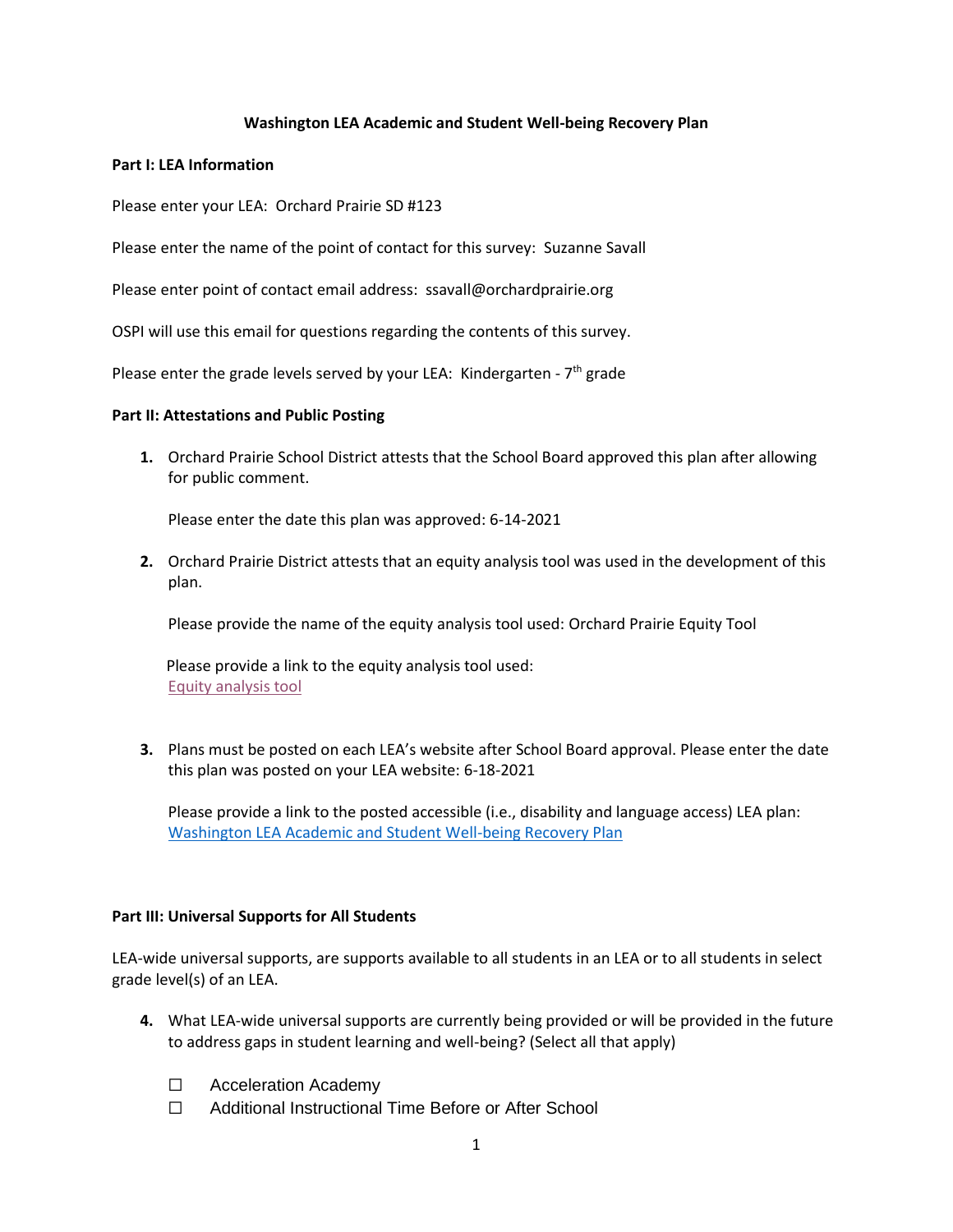- ☐ Additional School Days
- ☐ Balanced Calendar
- ☐ Summer School
- ☒ Building Relationships
- ☒ Common Assessments
- ☒ Early Learning (K-4 literacy)
- x Equitable Grading Practices
- ☐ Extended Day Partnerships (CBOs)
- ☐ Extracurricular Activities
- ☐ High-quality Tutoring
- ☐ Inclusionary Practices
- ☐ Mastery Learning/Project-Based learning
- ☒ Multi-tiered System of Supports
- ☒ Narrowing Standards
- ☒ Professional Learning
- ☒ SEL and Mental Health Supports
- ☒ Strategic Staffing (teacher advocates, advisory, looping)
- ☒ Student Voice and Perception
- ☒ Transition Supports (Pre-K-Elem; Elem- MS; MS-HS; HS-postsecondary/career/beyond)
- ☐ Other

# **Part IV: Diagnostic Assessments**

Diagnostic assessment is a particular type of formative assessment intended to help educators identify students' specific knowledge, skills, and understanding in order to build on each student's strengths and specific needs. Because of their domain specificity and design, diagnostic assessments can guide curriculum planning in more specific ways than most summative assessments. 

**5.** Please select the **academic** diagnostic assessments predominantly used in each grade level in your LEA to monitor, assess, and target supports for student learning. The list below is not exhaustive and contains places to include diagnostics not listed.

| <b>Academic Diagnostic Assessments</b> |                                                                                                           |  |  |
|----------------------------------------|-----------------------------------------------------------------------------------------------------------|--|--|
|                                        | Accelerated Reader (AR)                                                                                   |  |  |
|                                        | AIMSweb                                                                                                   |  |  |
|                                        | Amplify Insight (CCSS)                                                                                    |  |  |
|                                        | Assessment and Learning in Knowledge Spaced<br>(ALEKS)                                                    |  |  |
|                                        | CPAA (NWEA)                                                                                               |  |  |
| ⊠                                      | Curriculum-Based Assessments (e.g.,<br>Macmillan/McGraw-Hill, Math180, MobyMax,<br>Rocket Math, TenMarks) |  |  |
|                                        | <b>DIBELS</b>                                                                                             |  |  |
|                                        | Discovery Education Predictive Assessment                                                                 |  |  |
|                                        | DRA (Developmental Reading Assessment)                                                                    |  |  |
|                                        | DRP (Degrees of Reading Power)                                                                            |  |  |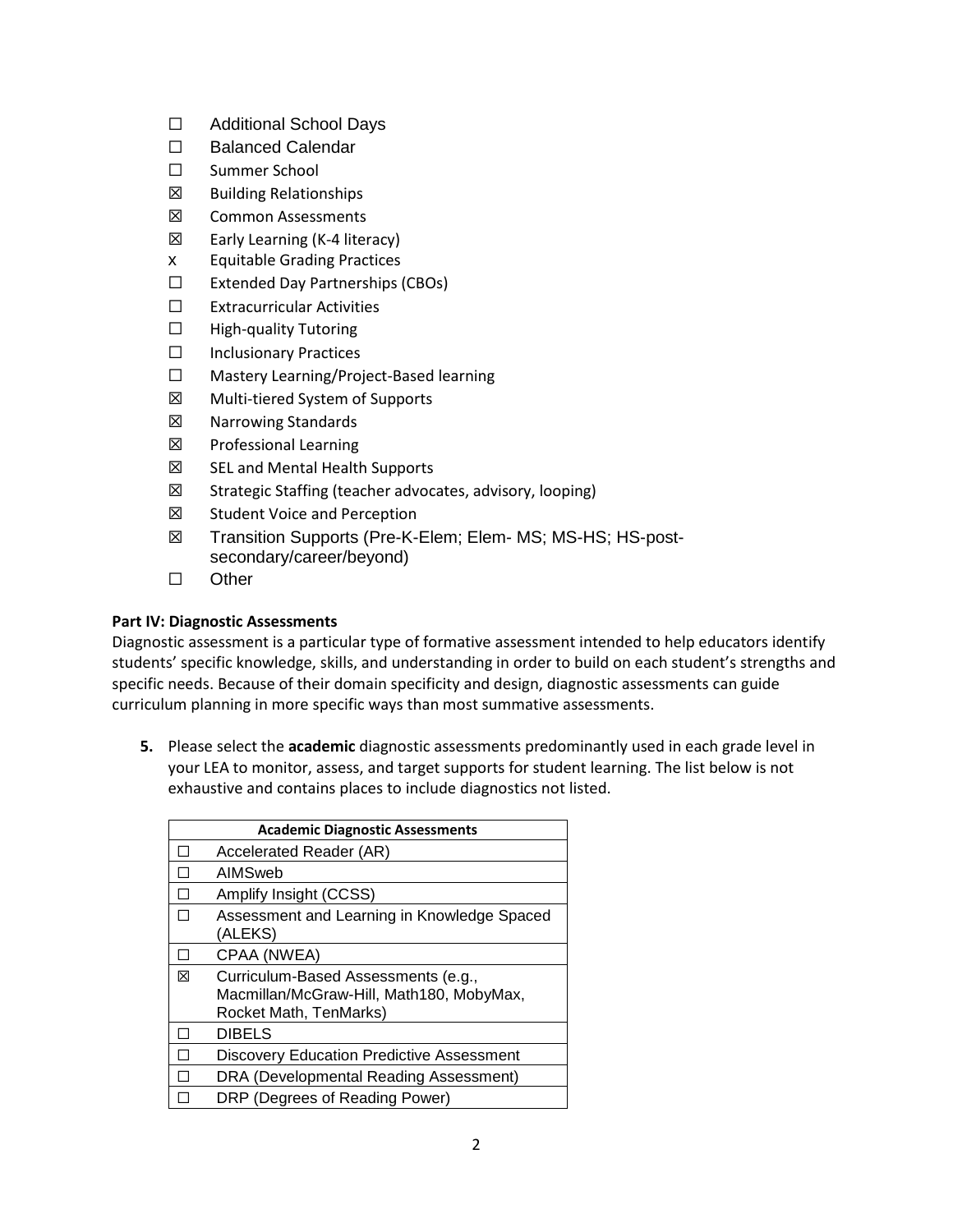| П                        | EasyCBM                                               |  |  |
|--------------------------|-------------------------------------------------------|--|--|
| ⊠                        | FAST (Formative Assessment System for                 |  |  |
|                          | Teachers)                                             |  |  |
| П                        | Fountas & Pinnell                                     |  |  |
| П                        | <b>Gates Macginitie</b>                               |  |  |
| П                        | <b>GMADE</b>                                          |  |  |
| ⊠                        | GOLD (WaKids)                                         |  |  |
| ΙI                       | <b>GRADE</b>                                          |  |  |
| П                        | iReady                                                |  |  |
| П                        | <b>IRLA</b>                                           |  |  |
| П                        | iStation                                              |  |  |
| П                        | <b>ITBS (Iowa Test of Basic Skills)</b>               |  |  |
| П                        | IXL                                                   |  |  |
| П                        | KARK (Kindergarten Assessment Resource Kit)           |  |  |
| П                        | Lexia                                                 |  |  |
| П                        | <b>MAP Math</b>                                       |  |  |
| П                        | <b>MAP Reading</b>                                    |  |  |
| П                        | <b>Mastery Connect</b>                                |  |  |
| П                        | McLeod Assessment of Reading Comprehension            |  |  |
| x                        | OSPI Screeners for Literacy Skills Associated         |  |  |
|                          | with Dyslexia                                         |  |  |
| П                        | <b>PALS</b>                                           |  |  |
| п                        | Read 180 (assessment tools)                           |  |  |
| ⊠                        | <b>Read Well</b>                                      |  |  |
| П                        | Really Great Reading - Diagnostic Decoding<br>Surveys |  |  |
| ⊠                        | <b>Running Records</b>                                |  |  |
| ⊠                        | Sight Words                                           |  |  |
| 図                        | <b>Smarter Balanced ELA Interim Assessments</b>       |  |  |
| ⊠                        | <b>Smarter Balanced ELA Summative Assessments</b>     |  |  |
| 図                        | Smarter Balanced Math Interim Assessments             |  |  |
| ⊠                        | Smarter Balanced Math Summative                       |  |  |
|                          | Assessments                                           |  |  |
| $\overline{\phantom{a}}$ | SMI (Scholastic Math Inventory SAM/MI)                |  |  |
| □                        | SPI (Scholastic Phonics Inventory SAM/PI)             |  |  |
| $\Box$                   | SpringBoard Assessments                               |  |  |
| П                        | SRI (Scholastic Reading Inventory SAM/RI)             |  |  |
| П                        | <b>STAR Early Literacy</b>                            |  |  |
| □                        | <b>STAR Math</b>                                      |  |  |
| □                        | <b>STAR Reading</b>                                   |  |  |
| □                        | Success for All (SFA)                                 |  |  |
| П                        | <b>SuccessNet</b>                                     |  |  |
| $\Box$                   | Teacher Made Assessment/District Made                 |  |  |
|                          | Assessment/Classroom Based Assessment                 |  |  |
| X                        | <b>Teacher Recommendation</b>                         |  |  |
| $\Box$                   | Universal Screener list of tools                      |  |  |
| □                        | <b>Universal Screener Guide</b>                       |  |  |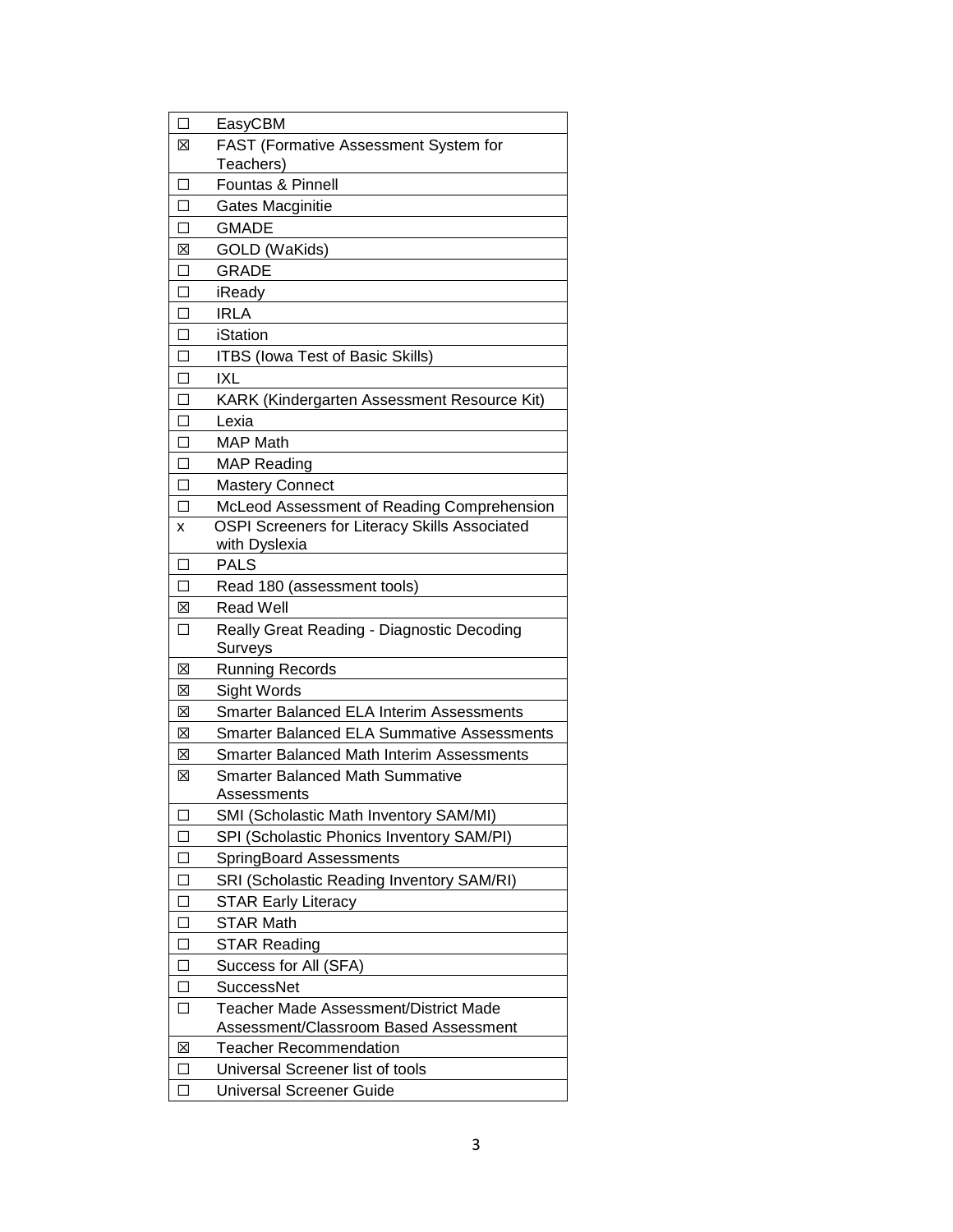|   | WA-KIDS                                  |
|---|------------------------------------------|
|   | <b>WIDA MODEL for Kindergarten</b>       |
|   | WIDA MODEL (Grades 1-12)                 |
| X | Other Read Naturally and Reading Mastery |
|   |                                          |

Please select the **well-being** diagnostic assessments predominantly used in each grade level in your LEA to monitor, assess, and target supports for student well-being. Well-being includes but xis not limited to mental health and social-emotional learning. The list below is not exhaustive and contains places to include diagnostics not listed. e<br>C

| <b>Well-Being Diagnostic Assessments</b> |                                                                                                           |  |  |
|------------------------------------------|-----------------------------------------------------------------------------------------------------------|--|--|
| $\mathsf{L}$                             | ACE                                                                                                       |  |  |
|                                          | Amplify Insight (CCSS)                                                                                    |  |  |
| П                                        | CEE                                                                                                       |  |  |
| X                                        | Curriculum-Based Assessments (e.g.,<br>Macmillan/McGraw-Hill, Math180, MobyMax,<br>Rocket Math, TenMarks) |  |  |
| ΙI                                       | Other - Write In (Required)                                                                               |  |  |
| П                                        | Panorama Education School Climate Survey                                                                  |  |  |
|                                          | <b>Student COVID Impact Surveys</b>                                                                       |  |  |
| $\mathsf{L}$                             | SWIS                                                                                                      |  |  |
| 冈                                        | Teacher Made Assessment/District Made<br>Assessment/Classroom Based Assessment                            |  |  |
| H                                        | <b>Teacher Recommendation</b>                                                                             |  |  |
| П                                        | Universal Screener list of tools                                                                          |  |  |
|                                          | <b>Universal Screener Guide</b>                                                                           |  |  |
| x                                        | WA-KIDS                                                                                                   |  |  |
|                                          | Well-being resources                                                                                      |  |  |

**6.** For each **academic** diagnostic assessment predominantly used across your LEA, please select all grade levels using that assessment.

|   | <b>Academic Diagnostic Assessments</b>                                                                    | Grade(s) |
|---|-----------------------------------------------------------------------------------------------------------|----------|
|   | Accelerated Reader (AR)                                                                                   |          |
|   | AIMSweb                                                                                                   |          |
|   | Amplify Insight (CCSS)                                                                                    |          |
|   | Assessment and Learning in Knowledge Spaced<br>(ALEKS)                                                    |          |
|   | CPAA (NWEA)                                                                                               |          |
| ⊠ | Curriculum-Based Assessments (e.g.,<br>Macmillan/McGraw-Hill, Math180, MobyMax,<br>Rocket Math, TenMarks) | $K - 7$  |
|   | <b>DIBELS</b>                                                                                             |          |
|   | <b>Discovery Education Predictive Assessment</b>                                                          |          |
|   | DRA (Developmental Reading Assessment)                                                                    |          |
|   | DRP (Degrees of Reading Power)                                                                            |          |
|   | EasyCBM                                                                                                   |          |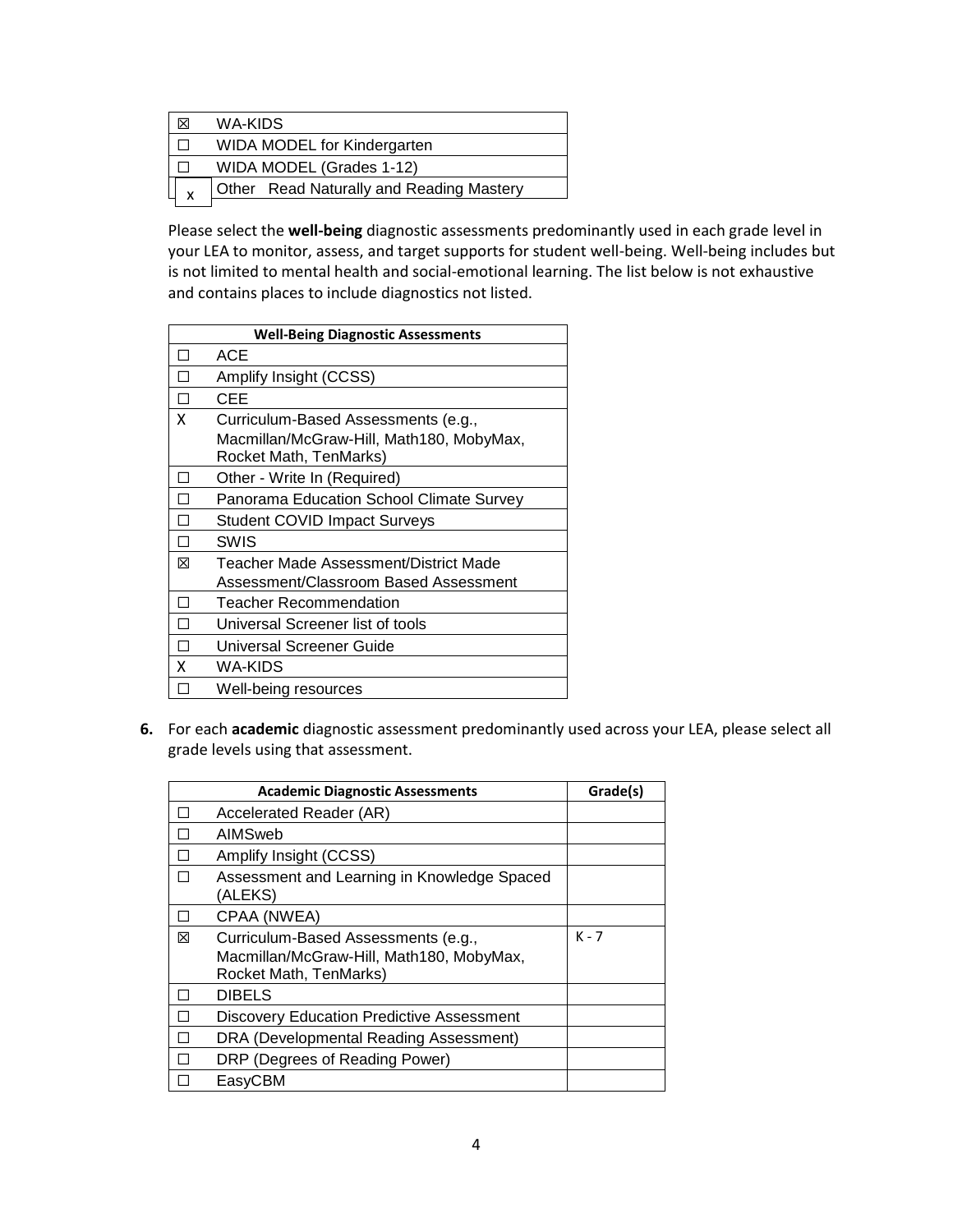| X      | FAST (Formative Assessment System for                          | $K - 7$               |
|--------|----------------------------------------------------------------|-----------------------|
|        | Teachers)                                                      |                       |
| П      | Fountas & Pinnell                                              |                       |
| □      | Gates Macginitie                                               |                       |
| □      | <b>GMADE</b>                                                   |                       |
| X      | GOLD (WaKids)                                                  | Κ                     |
| $\Box$ | <b>GRADE</b>                                                   |                       |
| □      | iReady                                                         |                       |
| □      | <b>IRLA</b>                                                    |                       |
| $\Box$ | <b>iStation</b>                                                |                       |
| □      | <b>ITBS (Iowa Test of Basic Skills)</b>                        |                       |
| $\Box$ | IXL                                                            |                       |
| □      | KARK (Kindergarten Assessment Resource Kit)                    |                       |
| П      | Lexia                                                          |                       |
| □      | <b>MAP Math</b>                                                |                       |
| □      | <b>MAP Reading</b>                                             |                       |
| $\Box$ | <b>Mastery Connect</b>                                         |                       |
| ப      | McLeod Assessment of Reading Comprehension                     |                       |
| X      | OSPI Screeners for Literacy Skills Associated<br>with Dyslexia | $K - 2$               |
| П      | <b>PALS</b>                                                    |                       |
| П      | Read 180 (assessment tools)                                    |                       |
| 区      | <b>Read Well</b>                                               | 1st                   |
| $\Box$ | Really Great Reading - Diagnostic Decoding                     |                       |
|        | Surveys                                                        |                       |
| ⊠      | <b>Running Records</b>                                         | K-4th                 |
| ⊠      | Sight Words                                                    | $K - 2$               |
| 区      | <b>Smarter Balanced ELA Interim Assessments</b>                | $3^{\text{rd}}$ - 7th |
| X      | <b>Smarter Balanced ELA Summative Assessments</b>              | $3rd - 7yh$           |
| X      | <b>Smarter Balanced Math Interim Assessments</b>               | $3rd - 7th$           |
| ⊠      | <b>Smarter Balanced Math Summative</b>                         | $3rd - 7th$           |
|        | Assessments                                                    |                       |
| ΙI     | SMI (Scholastic Math Inventory SAM/MI)                         |                       |
| ⊔      | SPI (Scholastic Phonics Inventory SAM/PI)                      |                       |
| □      | SpringBoard Assessments                                        |                       |
| □      | SRI (Scholastic Reading Inventory SAM/RI)                      |                       |
| □      | <b>STAR Early Literacy</b>                                     |                       |
| $\Box$ | <b>STAR Math</b>                                               |                       |
| □      | <b>STAR Reading</b>                                            |                       |
| □      | Success for All (SFA)                                          |                       |
| □      | <b>SuccessNet</b>                                              |                       |
| □      | Teacher Made Assessment/District Made                          |                       |
|        | Assessment/Classroom Based Assessment                          |                       |
| X      | <b>Teacher Recommendation</b>                                  | $1st - 7th$           |
| □      | Universal Screener list of tools                               |                       |
| □      | <b>Universal Screener Guide</b>                                |                       |
| X      | <b>WA-KIDS</b>                                                 | Κ                     |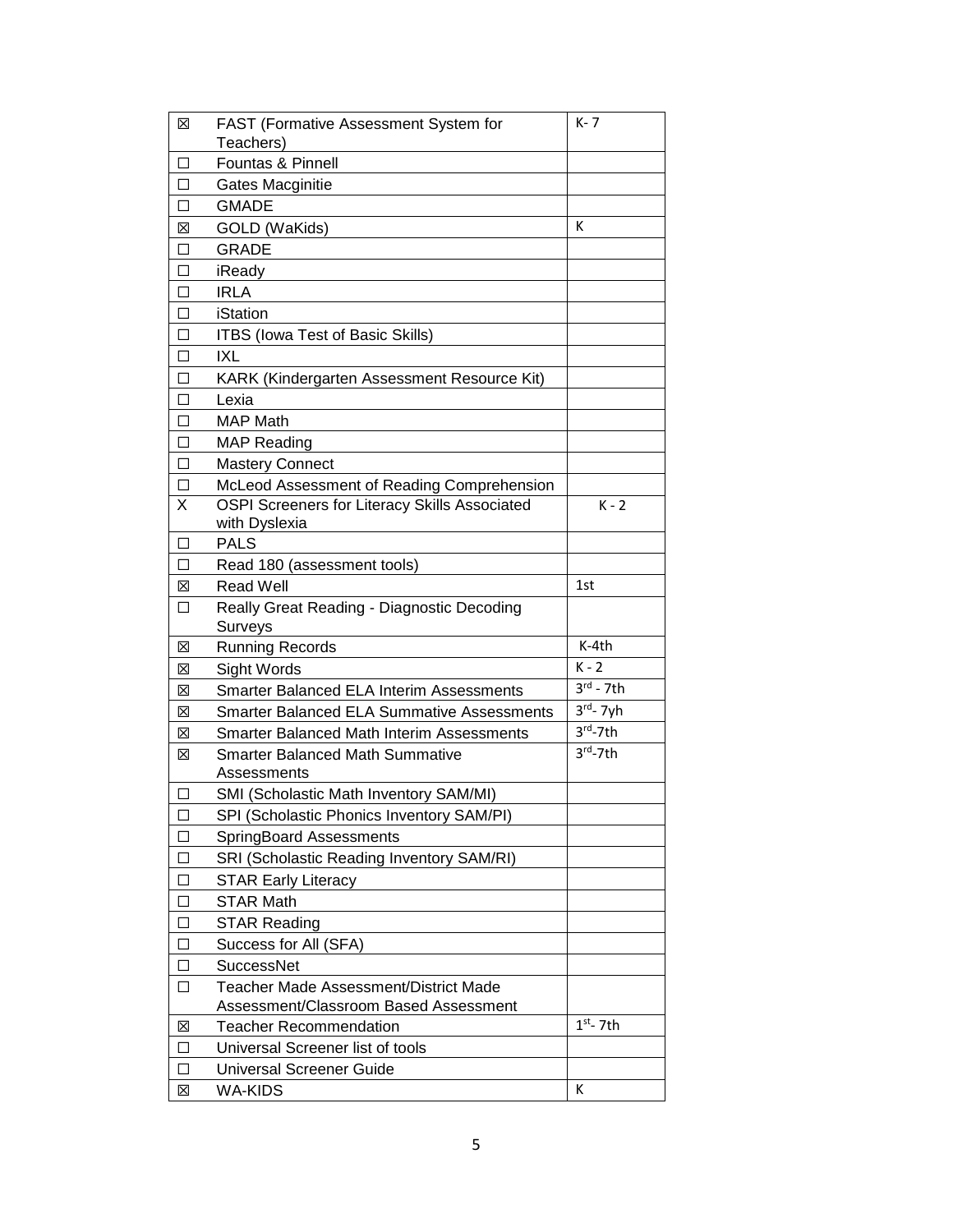|   | <b>WIDA MODEL for Kindergarten</b>       |         |
|---|------------------------------------------|---------|
|   | WIDA MODEL (Grades 1-12)                 |         |
| 区 | Other Read Naturally and Reading Mastery | K - 7th |

For each **well-being** diagnostic assessment predominantly used across your LEA, please select all grade levels using that assessment.

|   | <b>Well-Being Diagnostic Assessments</b>                                                                  | Grade(s)  |
|---|-----------------------------------------------------------------------------------------------------------|-----------|
| H | ACE                                                                                                       |           |
| П | Amplify Insight (CCSS)                                                                                    |           |
| П | CEE                                                                                                       |           |
| ⊠ | Curriculum-Based Assessments (e.g.,<br>Macmillan/McGraw-Hill, Math180, MobyMax,<br>Rocket Math, TenMarks) | $K - 7th$ |
| H | Other - Write In (Required)                                                                               |           |
| П | Panorama Education School Climate Survey                                                                  |           |
| П | <b>Student COVID Impact Surveys</b>                                                                       |           |
|   | SWIS                                                                                                      |           |
| 冈 | Teacher Made Assessment/District Made<br>Assessment/Classroom Based Assessment                            | $K - 7th$ |
| 冈 | <b>Teacher Recommendation</b>                                                                             | K - 7th   |
|   | Universal Screener list of tools                                                                          |           |
|   | Universal Screener Guide                                                                                  |           |
| 冈 | WA-KIDS                                                                                                   | к         |
|   | Well-being resources                                                                                      |           |

**7.** For each **academic** diagnostic assessment used across your LEA, please select the frequency with which each diagnostic tool is used to monitor, assess, and target supports for student learning.

|        | <b>Academic Diagnostic Assessments</b>                                                                    | Grade(s) | Once per<br>School<br>Year | <b>Multiple</b><br>Times per<br>School<br>Year |
|--------|-----------------------------------------------------------------------------------------------------------|----------|----------------------------|------------------------------------------------|
| □      | Accelerated Reader (AR)                                                                                   |          |                            |                                                |
| П      | AIMSweb                                                                                                   |          |                            |                                                |
| $\Box$ | Amplify Insight (CCSS)                                                                                    |          |                            |                                                |
| П      | Assessment and Learning in Knowledge Spaced<br>(ALEKS)                                                    |          |                            |                                                |
| □      | CPAA (NWEA)                                                                                               |          |                            |                                                |
| ⊠      | Curriculum-Based Assessments (e.g.,<br>Macmillan/McGraw-Hill, Math180, MobyMax,<br>Rocket Math, TenMarks) | $K - 7$  |                            | X                                              |
| $\Box$ | <b>DIBELS</b>                                                                                             |          |                            |                                                |
| □      | Discovery Education Predictive Assessment                                                                 |          |                            |                                                |
| П      | DRA (Developmental Reading Assessment)                                                                    |          |                            |                                                |
| П      | DRP (Degrees of Reading Power)                                                                            |          |                            |                                                |
|        | EasyCBM                                                                                                   |          |                            |                                                |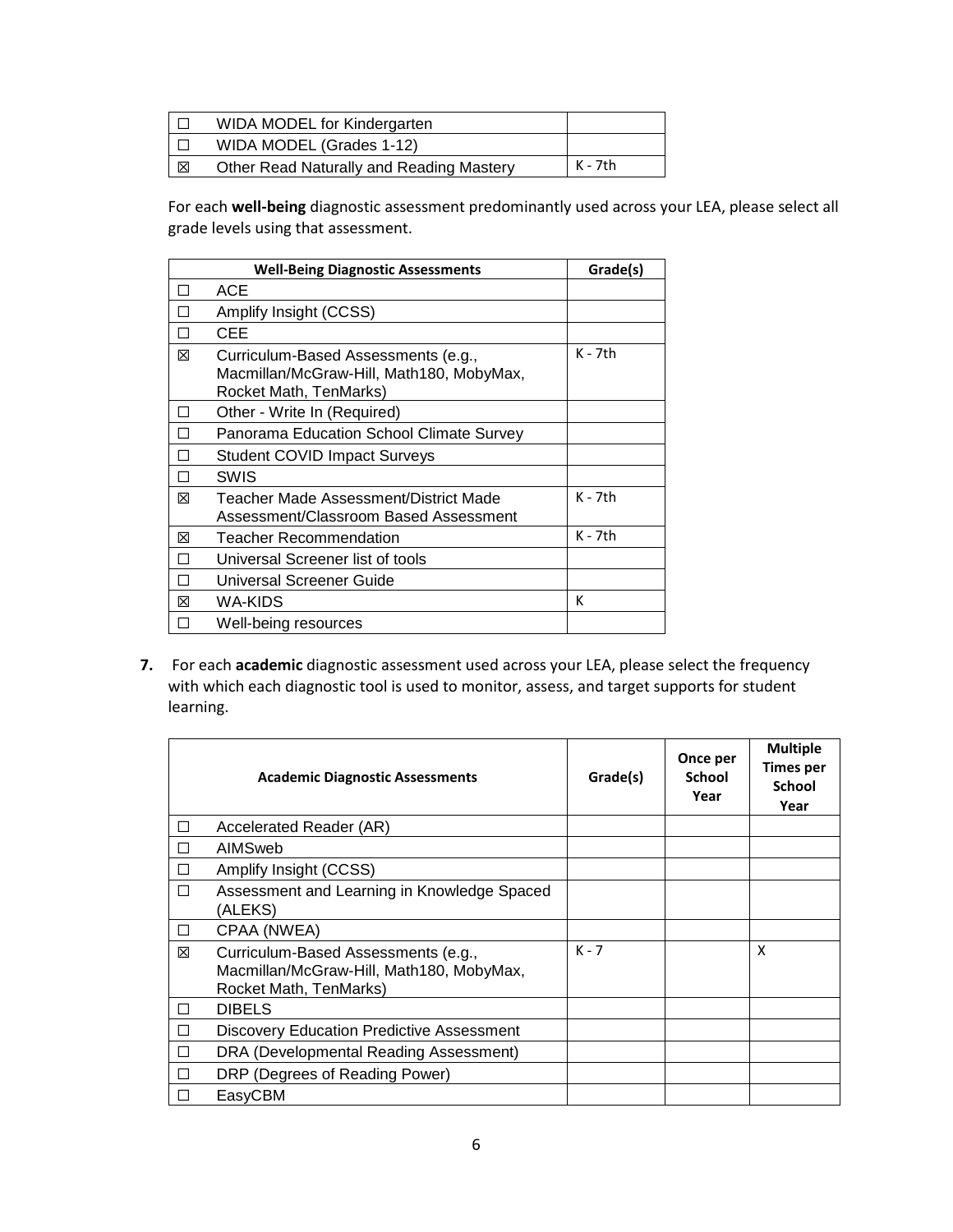| X            | FAST (Formative Assessment System for             | $K - 7th$   |   | x |
|--------------|---------------------------------------------------|-------------|---|---|
|              | Teachers)                                         |             |   |   |
| ப            | Fountas & Pinnell                                 |             |   |   |
| □            | Gates Macginitie                                  |             |   |   |
| □            | <b>GMADE</b>                                      |             |   |   |
| ⊠            | GOLD (WaKids)                                     | К           |   | X |
| □            | <b>GRADE</b>                                      |             |   |   |
| □            | iReady                                            |             |   |   |
| П            | <b>IRLA</b>                                       |             |   |   |
| П            | iStation                                          |             |   |   |
| ΙI           | <b>ITBS (Iowa Test of Basic Skills)</b>           |             |   |   |
| $\mathsf{L}$ | IXL                                               |             |   |   |
| □            | KARK (Kindergarten Assessment Resource Kit)       |             |   |   |
| П            | Lexia                                             |             |   |   |
| $\mathsf{L}$ | <b>MAP Math</b>                                   |             |   |   |
| $\mathsf{L}$ | <b>MAP Reading</b>                                |             |   |   |
| □            | <b>Mastery Connect</b>                            |             |   |   |
| ⊔            | McLeod Assessment of Reading Comprehension        |             |   |   |
| X            | OSPI Screeners for Literacy Skills Associated     | $K - 7$     | X |   |
|              | with Dyslexia                                     |             |   |   |
| ⊔            | <b>PALS</b>                                       |             |   |   |
| □            | Read 180 (assessment tools)                       |             |   |   |
| ⊠            | <b>Read Well</b>                                  | 1st         |   | X |
| ப            | Really Great Reading - Diagnostic Decoding        |             |   |   |
|              | <b>Surveys</b>                                    |             |   |   |
| ⊠            | <b>Running Records</b>                            | $K - 4$     |   | X |
| X            | Sight Words                                       | $K - 2nd$   |   | х |
| ⊠            | <b>Smarter Balanced ELA Interim Assessments</b>   | $3rd - 7th$ |   | X |
| ⊠            | <b>Smarter Balanced ELA Summative Assessments</b> | $3rd - 7th$ | X |   |
| ⊠            | <b>Smarter Balanced Math Interim Assessments</b>  | $3rd - 7th$ |   | X |
| ⊠            | <b>Smarter Balanced Math Summative</b>            | $3rd - 7th$ | X |   |
|              | Assessments                                       |             |   |   |
| ⊔            | SMI (Scholastic Math Inventory SAM/MI)            |             |   |   |
| ப            | SPI (Scholastic Phonics Inventory SAM/PI)         |             |   |   |
| □            | SpringBoard Assessments                           |             |   |   |
| □            | SRI (Scholastic Reading Inventory SAM/RI)         |             |   |   |
| □            | <b>STAR Early Literacy</b>                        |             |   |   |
| □            | <b>STAR Math</b>                                  |             |   |   |
| □            | <b>STAR Reading</b>                               |             |   |   |
| ப            | Success for All (SFA)                             |             |   |   |
| □            | <b>SuccessNet</b>                                 |             |   |   |
| ⊠            | Teacher Made Assessment/District Made             | $K - 7th$   |   | X |
|              | Assessment/Classroom Based Assessment             |             |   |   |
| X            | <b>Teacher Recommendation</b>                     | $K - 7$     |   | X |
| □            | Universal Screener list of tools                  |             |   |   |
| □            | <b>Universal Screener Guide</b>                   |             |   |   |
| 区            | <b>WA-KIDS</b>                                    | К           |   | X |
|              |                                                   |             |   |   |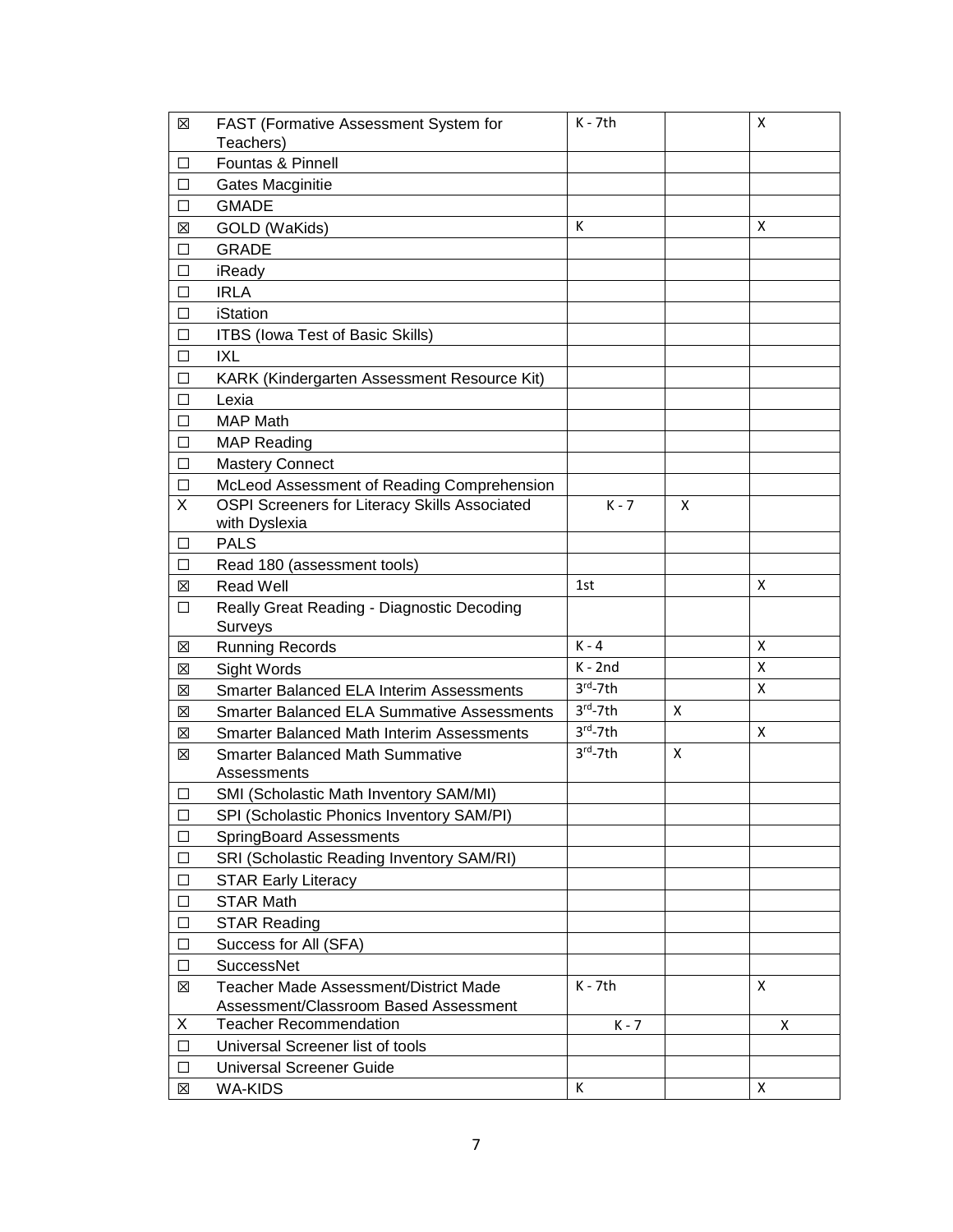| WIDA MODEL for Kindergarten                     |       |  |
|-------------------------------------------------|-------|--|
| WIDA MODEL (Grades 1-12)                        |       |  |
| <b>Other Read Naturally and Reading Mastery</b> | K - 7 |  |

For each **well-being** diagnostic assessment used across your LEA, please select the frequency with which each diagnostic tool is used to monitor, assess, and target supports for student wellbeing. Well-being includes but is not limited to mental health and social-emotional learning. 

|   | <b>Well-Being Diagnostic Assessments</b>                                                                  | Grade(s)  | Once per<br><b>School</b><br>Year | <b>Multiple</b><br><b>Times per</b><br><b>School</b><br>Year |
|---|-----------------------------------------------------------------------------------------------------------|-----------|-----------------------------------|--------------------------------------------------------------|
| П | <b>ACE</b>                                                                                                |           |                                   |                                                              |
|   | Amplify Insight (CCSS)                                                                                    |           |                                   |                                                              |
| П | <b>CEE</b>                                                                                                |           |                                   |                                                              |
| ⊠ | Curriculum-Based Assessments (e.g.,<br>Macmillan/McGraw-Hill, Math180, MobyMax,<br>Rocket Math, TenMarks) | $K - 7th$ |                                   | X                                                            |
| П | Other - Write In (Required)                                                                               |           |                                   |                                                              |
|   | Panorama Education School Climate Survey                                                                  |           |                                   |                                                              |
|   | <b>Student COVID Impact Surveys</b>                                                                       |           |                                   |                                                              |
| П | <b>SWIS</b>                                                                                               |           |                                   |                                                              |
| ⊠ | Teacher Made Assessment/District Made<br>Assessment/Classroom Based Assessment                            | $K - 7$   |                                   | x                                                            |
| ⊠ | Teacher Recommendation                                                                                    | K - 7th   |                                   | x                                                            |
|   | Universal Screener list of tools                                                                          |           |                                   |                                                              |
|   | Universal Screener Guide                                                                                  |           |                                   |                                                              |
| X | WA-KIDS                                                                                                   | К         |                                   | x                                                            |
|   | Well-being resources                                                                                      |           |                                   |                                                              |

### **Part V: Student and Family Voice**

- **8.** In what ways did your LEA include the following voices in the development of this plan?  *(Student, Family, and Community Organizations)*
	- ☐ Interviews
	- $\boxtimes$  Conferences (in-person and/or virtual)
	- x Advisory Groups
	- ☐ Surveys

### **Part VI: Strategic Supports for Students**

- **9.** Based on your LEA's review of equity analysis and student diagnostic assessment results, what student groups need additional time, support, and/or extracurricular activities for academic growth and/or for student well-being? (Select all that apply)
	- ☒ American Indian/Alaskan Native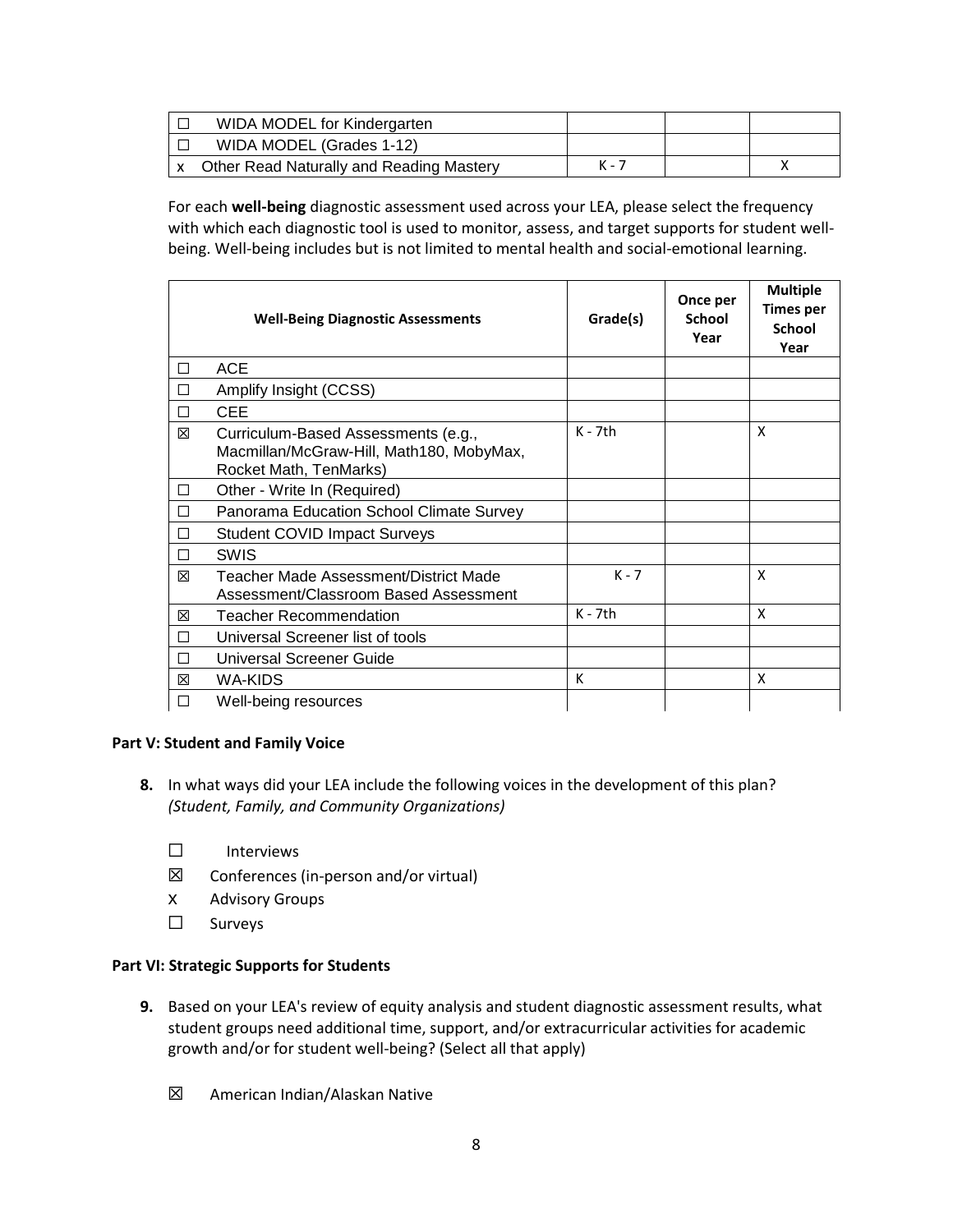- ☐ Asian
- ☒ Black/African American
- $\Box$  Hispanic/Latino of any race(s)
- ☐ Native Hawaiian/Other Pacific Islander
- ☐ Two or More Races
- ☒ White
- ☒ English language learners
- ☒ Low-income
- $<sup>2</sup>$  Students with disabilities</sup>
- ☒ Students experiencing homelessness
- □ Students in foster care

## **Part VII: Strategic Supports for Identified Student Groups**

This section gathers details regarding the strategic supports provided to student groups, not universal supports provided under Part III of this survey.

**10.** Please select the specific strategies/interventions implemented to support student groups identified in your LEA's review of the equity analysis and student diagnostic assessment results. (Select all that apply)

| <b>Strategies</b> |                                                              |  |
|-------------------|--------------------------------------------------------------|--|
| П                 | <b>Acceleration Academy</b>                                  |  |
| П                 | <b>Additional Instructional Time</b>                         |  |
|                   | Before or After School                                       |  |
| П                 | <b>Additional School Days</b>                                |  |
| П                 | <b>Balanced Calendar</b>                                     |  |
| П                 | Summer School                                                |  |
| X                 | <b>Building Relationships</b>                                |  |
| ⊠                 | <b>Common Assessments</b>                                    |  |
| ⊠                 | Early Learning (K-4 literacy)                                |  |
| 冈                 | <b>Equitable Grading Practices</b>                           |  |
| □                 | <b>Extended Day Partnerships (CBOs)</b>                      |  |
| П                 | <b>Extracurricular Activities</b>                            |  |
| П                 | High-quality Tutoring                                        |  |
| П                 | <b>Inclusionary Practices</b>                                |  |
| П                 | Mastery Learning/Project-Based learning                      |  |
| ⊠                 | Multi-tiered System of Supports                              |  |
| 冈                 | Narrowing Standards                                          |  |
| ⊠                 | <b>Professional Learning</b>                                 |  |
| ⊠                 | SEL and Mental Health Supports                               |  |
| 図                 | Strategic Staffing (teacher advocates, advisory,<br>looping) |  |
| ⊠                 | <b>Student Voice and Perception</b>                          |  |
| X                 | Transition Supports (Pre-K-Elem; Elem- MS;                   |  |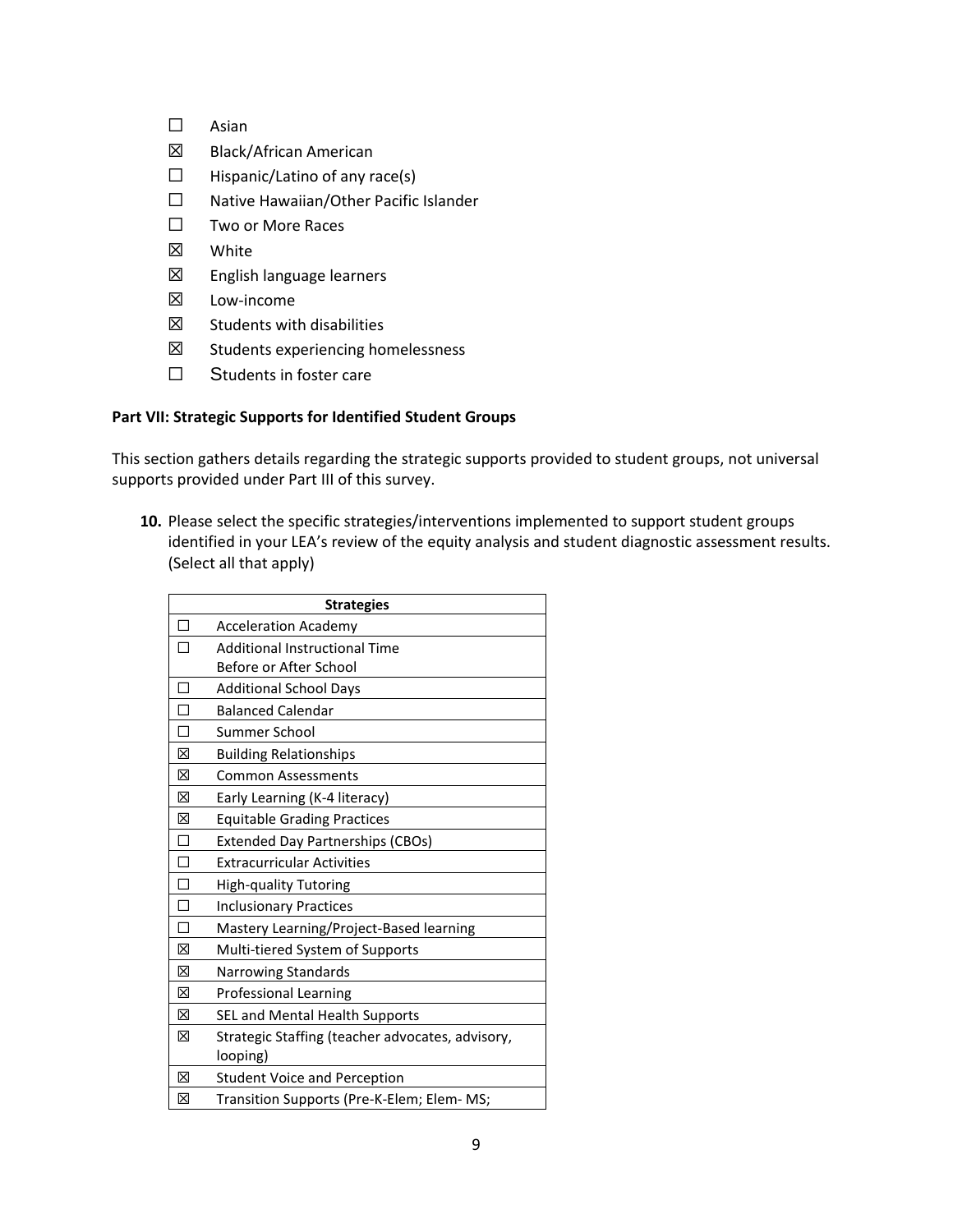**11.** Please select the specific **student group(s)** for whom the strategies/interventions are implemented.

|         | <b>Strategies</b>                       | <b>Student Group(s)</b>                                                                                            |
|---------|-----------------------------------------|--------------------------------------------------------------------------------------------------------------------|
| □       | <b>Acceleration Academy</b>             |                                                                                                                    |
| □       | <b>Additional Instructional Time</b>    |                                                                                                                    |
|         | Before or After School                  |                                                                                                                    |
| $\perp$ | <b>Additional School Days</b>           |                                                                                                                    |
| П       | <b>Balanced Calendar</b>                |                                                                                                                    |
| □       | Summer School                           |                                                                                                                    |
| ⊠       | <b>Building Relationships</b>           | American Indian<br>African American<br>Hispanic<br><b>ELL</b><br>Low-Income<br>Students with disabilities<br>White |
| □       | <b>Common Assessments</b>               |                                                                                                                    |
| ⊠       | Early Learning (K-4 literacy)           | American Indian<br>African American<br>Hispanic<br><b>ELL</b><br>Low-Income<br>Students with disabilities<br>White |
| ⊠       | <b>Equitable Grading Practices</b>      | American Indian<br>African American<br>Hispanic<br><b>ELL</b><br>Low-Income<br>Students with disabilities<br>White |
| □       | <b>Extended Day Partnerships (CBOs)</b> |                                                                                                                    |
| □       | <b>Extracurricular Activities</b>       |                                                                                                                    |
| П       | <b>High-quality Tutoring</b>            |                                                                                                                    |
| □       | <b>Inclusionary Practices</b>           |                                                                                                                    |
| X       | Mastery Learning/Project-Based learning | American Indian<br>African American<br>Hispanic<br><b>ELL</b><br>Low-Income<br>Students with disabilities<br>White |
| ⊠       | Multi-tiered System of Supports         | American Indian<br>African American<br>Hispanic<br><b>ELL</b><br>Low-Income<br>Students with disabilities          |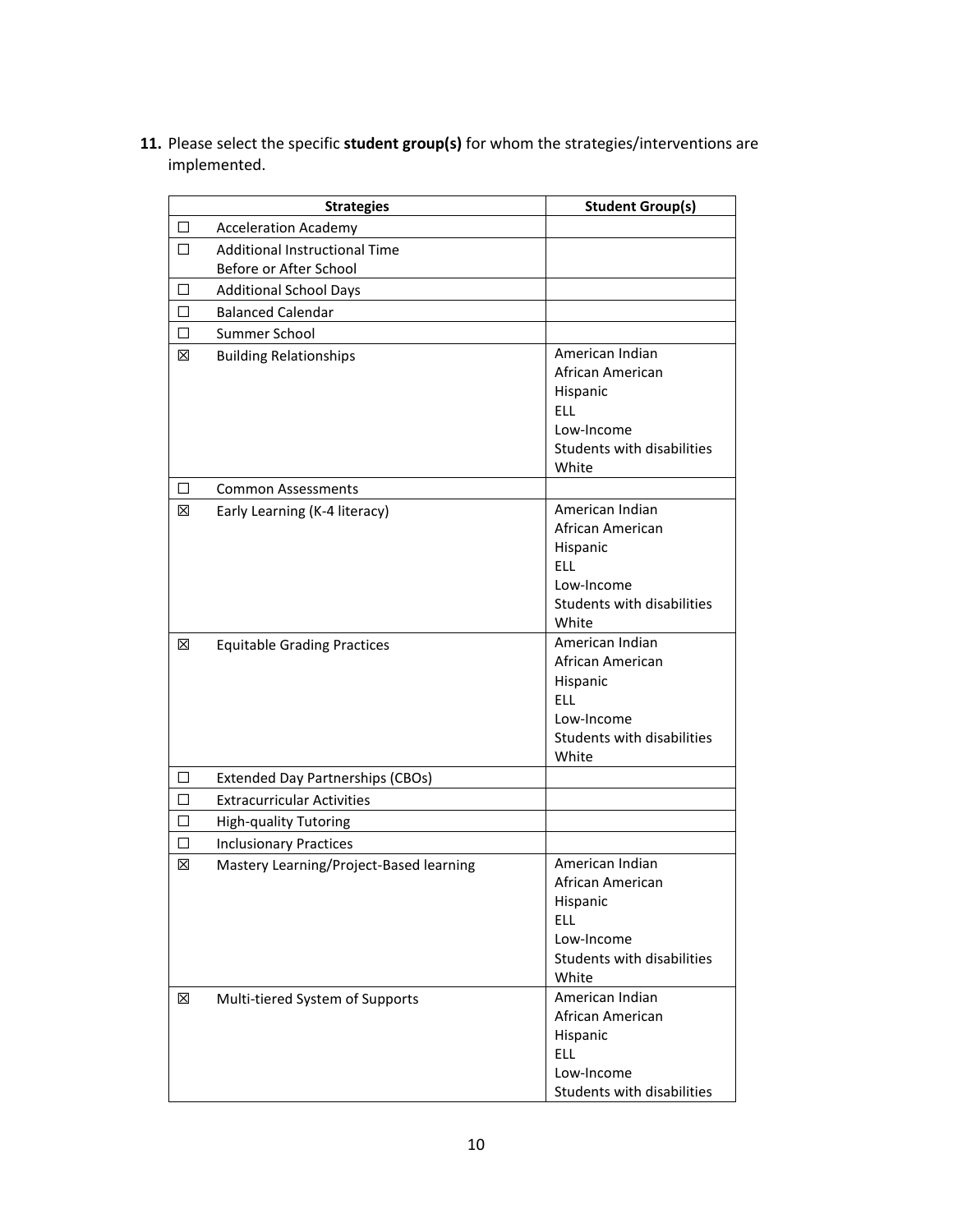|   |                                                  | White                      |
|---|--------------------------------------------------|----------------------------|
| ⊠ | Narrowing Standards                              | American Indian            |
|   |                                                  | African American           |
|   |                                                  | Hispanic                   |
|   |                                                  | ELL.                       |
|   |                                                  | Low-Income                 |
|   |                                                  | Students with disabilities |
|   |                                                  | White                      |
| ⊠ | Professional Learning                            | American Indian            |
|   |                                                  | African American           |
|   |                                                  | Hispanic                   |
|   |                                                  | <b>ELL</b>                 |
|   |                                                  | Low-Income                 |
|   |                                                  | Students with disabilities |
|   |                                                  | White                      |
| ⊠ | SEL and Mental Health Supports                   | American Indian            |
|   |                                                  | African American           |
|   |                                                  | Hispanic                   |
|   |                                                  | <b>ELL</b>                 |
|   |                                                  | Low-Income                 |
|   |                                                  | Students with disabilities |
|   |                                                  | White                      |
| ⊠ | Strategic Staffing (teacher advocates, advisory, | American Indian            |
|   | looping)                                         | African American           |
|   |                                                  | Hispanic                   |
|   |                                                  | ELL.                       |
|   |                                                  | Low-Income                 |
|   |                                                  | Students with disabilities |
|   |                                                  | White                      |
| ⊠ | <b>Student Voice and Perception</b>              | American Indian            |
|   |                                                  | African American           |
|   |                                                  | Hispanic                   |
|   |                                                  | ELL.                       |
|   |                                                  | Low-Income                 |
|   |                                                  | Students with disabilities |
|   |                                                  | White                      |
| ⊠ | Transition Supports (Pre-K-Elem; Elem- MS; MS-   | American Indian            |
|   | HS; HS-post-secondary/ career/beyond)            | African American           |
|   |                                                  | Hispanic                   |
|   |                                                  | <b>ELL</b>                 |
|   |                                                  | Low-Income                 |
|   |                                                  | Students with disabilities |
|   |                                                  | White                      |

**12.** Please select the specific **grade(s)** in which the strategies/interventions are implemented for the identified student groups.

| <b>Strategies</b>             | <b>Student Group(s)</b> | Grade(s) |
|-------------------------------|-------------------------|----------|
| <b>Acceleration Academy</b>   |                         |          |
| Additional Instructional Time |                         |          |
| Before or After School        |                         |          |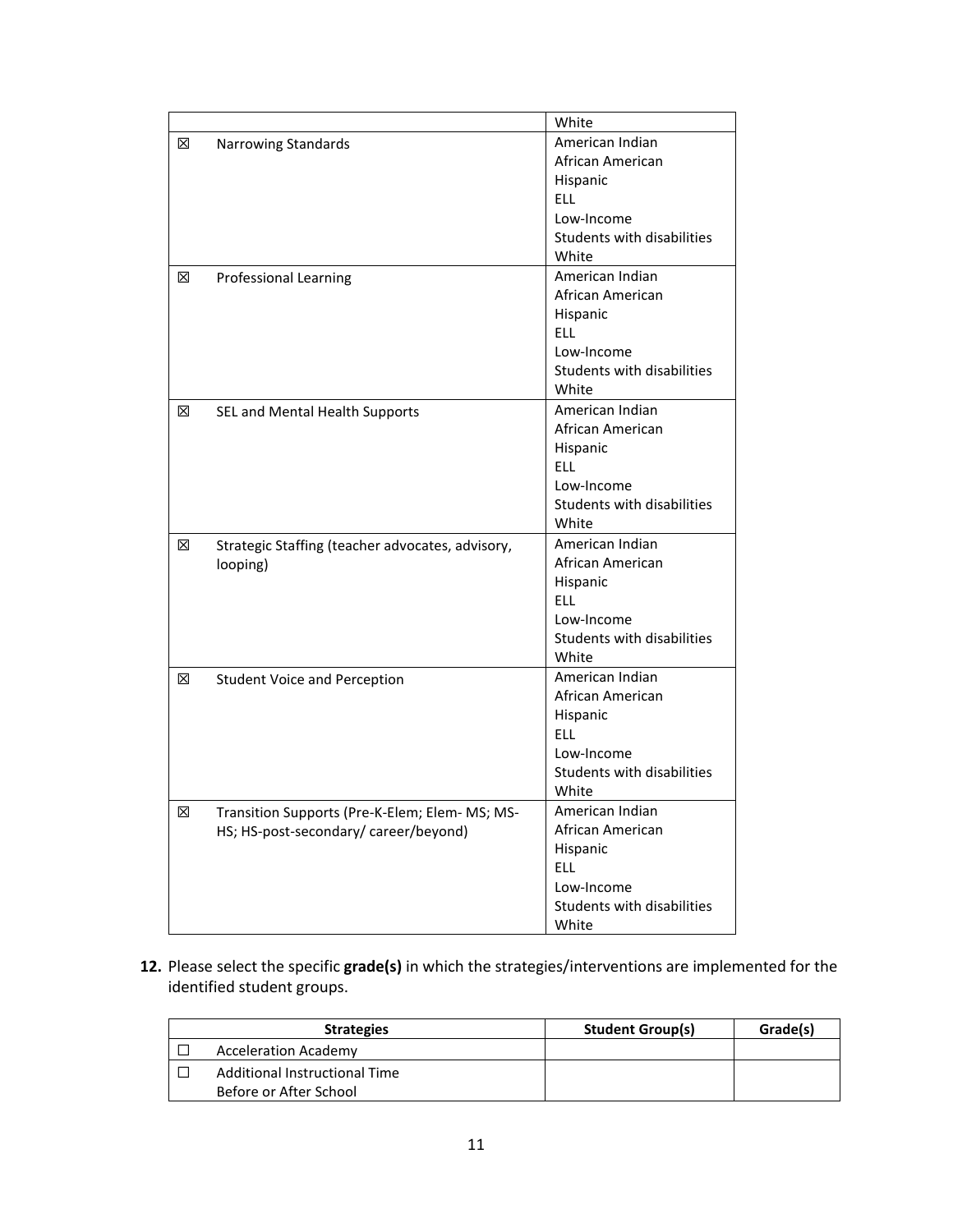| □           | <b>Additional School Days</b>                                              |                                                                                                                    |           |
|-------------|----------------------------------------------------------------------------|--------------------------------------------------------------------------------------------------------------------|-----------|
| □           | <b>Balanced Calendar</b>                                                   |                                                                                                                    |           |
| □           | Summer School                                                              |                                                                                                                    |           |
| ⊠           | <b>Building Relationships</b>                                              | American Indian<br>African American                                                                                | $k-7$     |
|             |                                                                            | Hispanic<br>ELL.<br>Low-Income<br>Students with disabilities<br>White                                              |           |
| X           | <b>Common Assessments</b>                                                  | American Indian<br>African American<br>Hispanic<br><b>ELL</b><br>Low-Income<br>Students with disabilities<br>White | $k-7$     |
| ⊠           | Early Learning (K-4 literacy)                                              | American Indian<br>African American<br>Hispanic<br><b>ELL</b><br>Low-Income<br>Students with disabilities<br>White | К         |
| X           | <b>Equitable Grading Practices</b>                                         | American Indian<br>African American<br>Hispanic<br><b>ELL</b><br>Low-Income<br>Students with disabilities<br>White | $K - 7TH$ |
| $\Box$      | <b>Extended Day Partnerships (CBOs)</b>                                    |                                                                                                                    |           |
| □           | <b>Extracurricular Activities</b>                                          |                                                                                                                    |           |
| □           |                                                                            |                                                                                                                    |           |
| $\Box$      | <b>High-quality Tutoring</b>                                               |                                                                                                                    |           |
|             | <b>Inclusionary Practices</b>                                              |                                                                                                                    |           |
| $\Box$<br>区 | Mastery Learning/Project-Based learning<br>Multi-tiered System of Supports | American Indian<br>African American<br>Hispanic<br><b>ELL</b><br>Low-Income<br>Students with disabilities<br>White | $K - 7$   |
| X           | Narrowing Standards                                                        | American Indian<br>African American<br>Hispanic<br><b>ELL</b><br>Low-Income<br>Students with disabilities<br>White | $K - 7$   |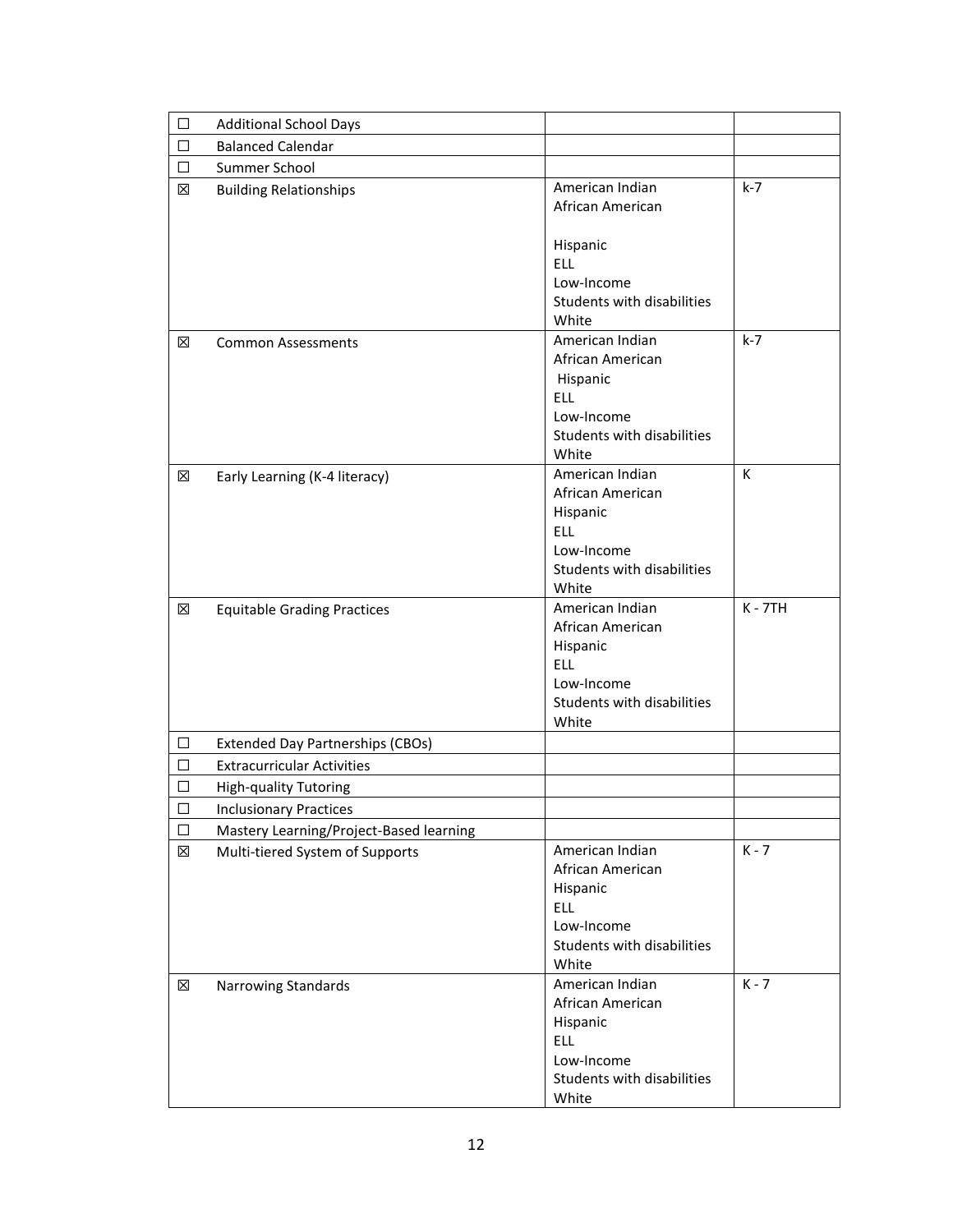| 区 | <b>Professional Learning</b>                                                            | American Indian<br>African American<br>Hispanic<br><b>ELL</b><br>Low-Income<br>Students with disabilities<br>White | $K - 7$                                   |
|---|-----------------------------------------------------------------------------------------|--------------------------------------------------------------------------------------------------------------------|-------------------------------------------|
| ⊠ | SEL and Mental Health Supports                                                          | American Indian<br>African American<br>Hispanic<br><b>ELL</b><br>Low-Income<br>Students with disabilities<br>White | $K - 7$                                   |
| X | Strategic Staffing (teacher advocates, advisory,<br>looping)                            | American Indian<br>African American<br>Hispanic<br><b>ELL</b><br>Low-Income<br>Students with disabilities<br>White | $K - 7$                                   |
| ⊠ | <b>Student Voice and Perception</b>                                                     | American Indian<br>African American<br>Hispanic<br><b>ELL</b><br>Low-Income<br>Students with disabilities<br>White | $1 - 7$                                   |
| X | Transition Supports (Pre-K-Elem; Elem- MS; MS-<br>HS; HS-post-secondary/ career/beyond) | American Indian<br>African American<br>Hispanic<br><b>ELL</b><br>Low-Income<br>Students with disabilities<br>White | Kindergarten<br>and 7 <sup>th</sup> grade |

#### **Part VII: Monitoring Student Progress**

**13.** Describe how your LEA will consistently apply the selected equity analysis and diagnostic assessments to evaluate and monitor student progress and effectiveness of the strategies/interventions implemented to address gaps in student learning and well-being. 

Orchard Prairie will monitor progress, using our diagnostic assessments at least each trimester. The Equity District team will use the results from these assessments to develop adjustments to strategies and interventions or provide additional supports. At the administration and team level, the results will be used to identify supports needed. At the teacher level, the results will be used to make changes or provide supports in classrooms, or individual student levels. In addition, the district will use an equity analysis process each trimester to adjust strategies and identify student learning gaps.

#### **Part VIII: Supports for Strategies/Interventions**